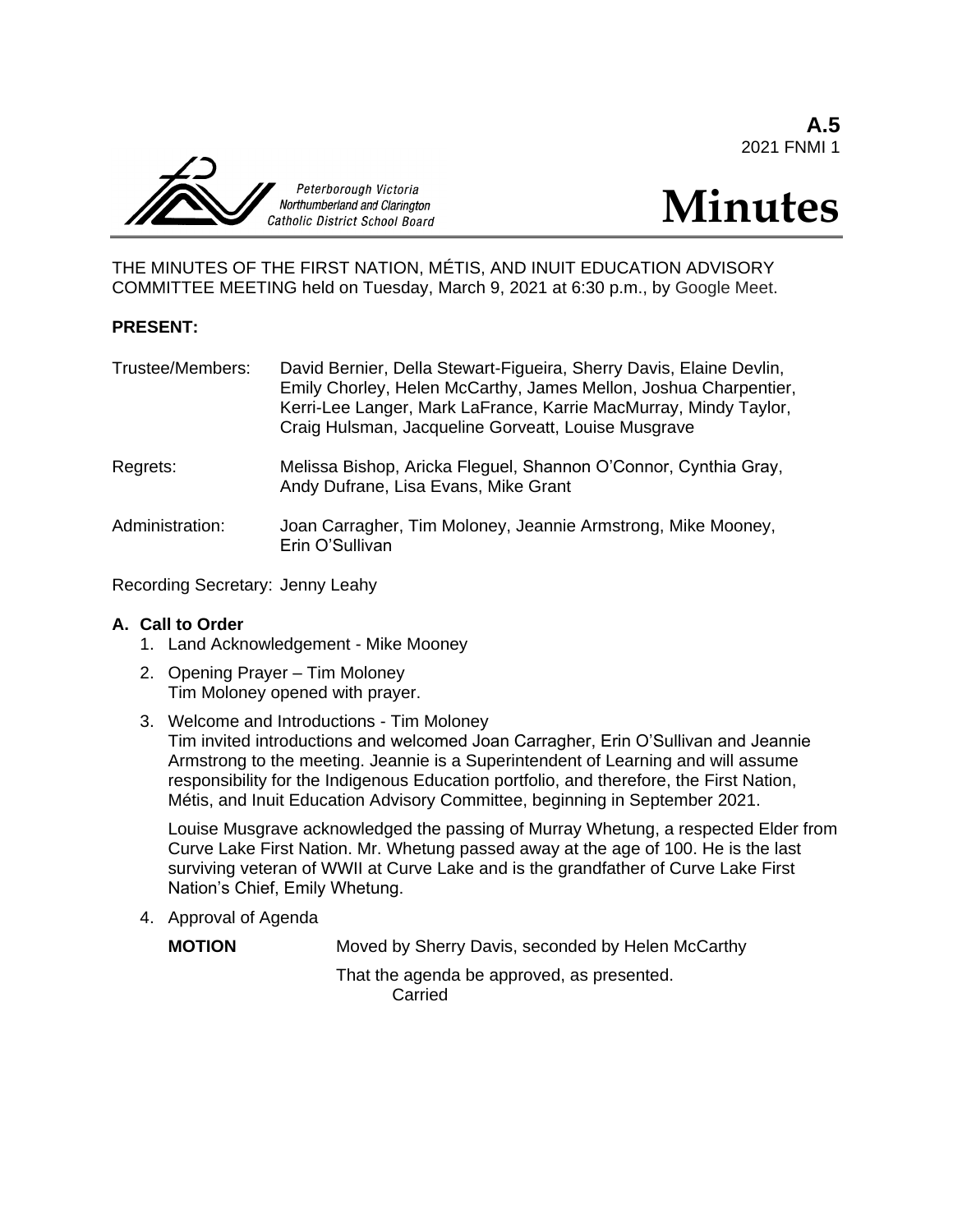5. Approval of the Minutes of the Meeting held on December 8, 2020

**MOTION** Moved by Helen McCarthy, seconded by Kerri-Lee Langer

That the Minutes of the December 8, 2020 be approved, with the change to reflect that Jacqueline Gorveatt was "Present" at the December 8 Meeting. Carried

6. Business Arising from the Minutes

Tim provided an update to the Committee regarding the Recommended Action moved by Helen McCarthy at the December 8, 2020 meeting. The Recommended Action was referred to the Board of Trustees and approved at the monthly meeting held on December 22, 2020.

Mike Mooney will be addressing AQ courses, under item C.4, Consultant's Report.

## **B. Presentation**

1. Strategic Planning - Joan Carragher

Joan Carragher provided an overview of the Strategic Planning process and explained the intent and focus of each of the three pillars: Learn, Lead, and Serve.

There was discussion and the Committee provided feedback in the following areas:

- Continue to improve relationships with our First Nation, Métis, and Inuit Communities;
- Expand professional development opportunities (including AQ courses) for educators;
- Provide opportunities that will engage and educate parents; and
- Improve the integration of indigenous education in more school programs and courses.

Joan thanked the Committee for this valuable input. Members were reminded to continue providing feedback through the other community consultation opportunities being offered through the spring.

## **C. Updates, Discussion, and Input**

1. PVNC Catholic District School Board Update - Tim Moloney

Tim Moloney began his update by congratulating Joan Carragher as the newly appointed Director of Education.

PVNC Catholic District School Board staff, students and families are exercising a great deal of patience, creativity, and innovation with regards to the pandemic and have adapted well under these unique circumstances. He added that "we are not just surviving the pandemic, we are flourishing".

The Board has just reached the two-thirds point of the school year. The quadmester system has worked well and PVNC Catholic District School Board has implemented many new protocols and practices this year, some of which will remain in place going forward.

St. Thomas Virtual Schools continue to operate for grades K-12, supporting 16% of our student population. Senior Administration is already preparing for September and Virtual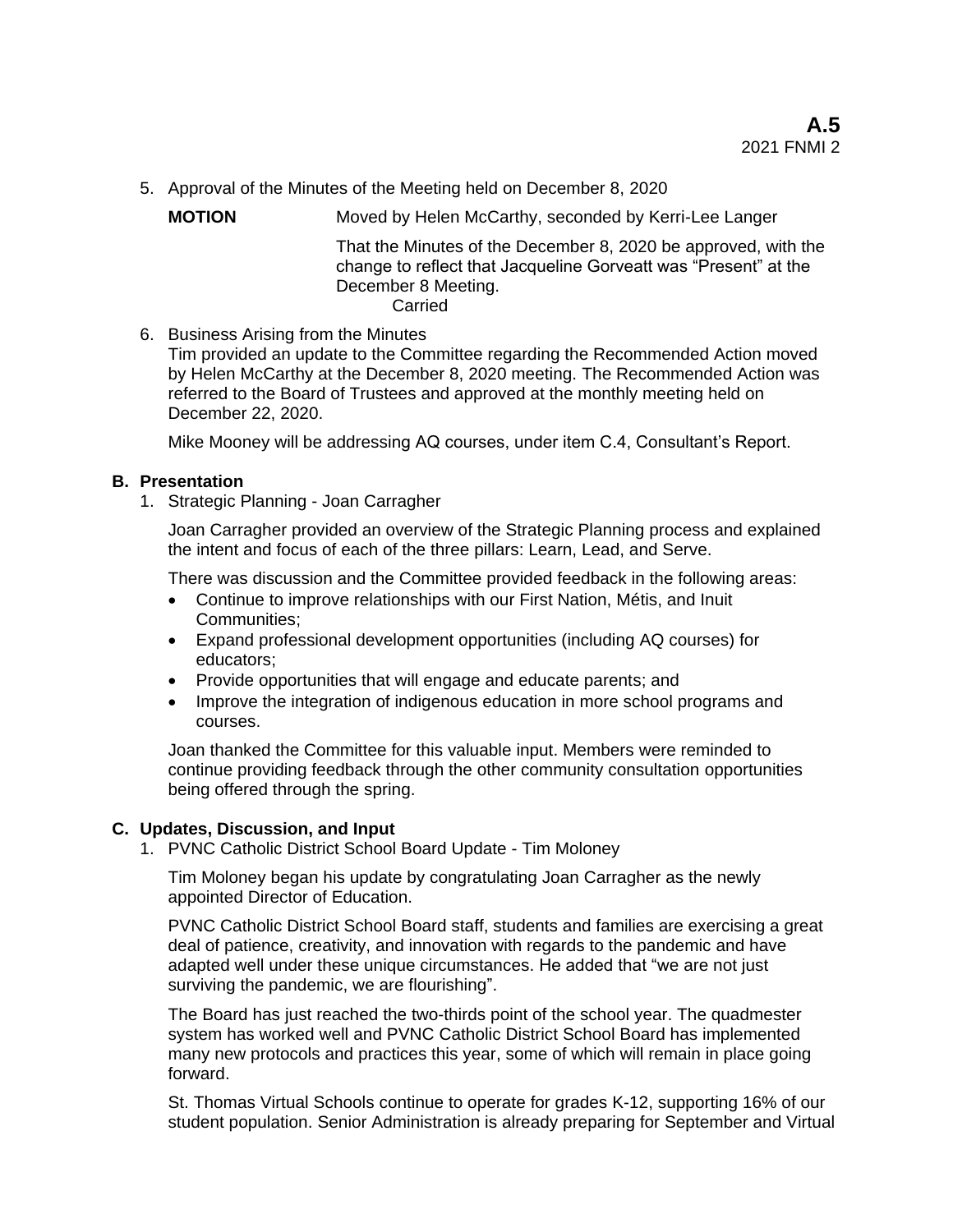Learning students' families have been surveyed to determine interest in continuing with the virtual learning option for the 2021-2022 school year. Of those surveyed, approximately 25% of families would like the Virtual Learning School to continue. PVNC Catholic District School Board will wait for further direction from the Ministry of Education before rendering a decision.

As the Board's COVID-19 Lead, Tim shared that there has been lots of very rewarding work and, along with the excellent working relationship with the Public Health Unit staff, Galen Eagle and the Principals, our Board has managed the pandemic very well.

- 2. Community Partner Sharing
	- a. Alderville First Nation Jacqueline Gorveatt
		- The COVID-19 vaccination program begins this week for ages 55 and up for band members living on reserve and within Northumberland County.
		- Alderville First Nation has welcomed April Smoke to the Administrative Offices. April replaced Nancy Marsden-Fox as Education Manager.
	- b. Hiawatha First Nation Karrie MacMurray
		- The year end at Hiawatha First Nation is March 31. Staff and elected officials are wrapping up the current year and budget discussions are well underway in preparation for the new fiscal year.
		- The new Administration building is very close to completion. It has been a long time coming and staff are getting organized to settle in.
		- Post-Secondary Graduate Studies Bursary Applications were received from five (5) graduate students this year and all have been approved. This Program will aid the five students where lack of finances could pose a barrier for the completion of their post-secondary studies.
		- The Administrative Offices remain closed to the public.
		- COVID-19 vaccination program begins March 13, 2021.
- 3. [Board Action Plan Review/Input](https://jamboard.google.com/d/15HbLcAFosmc_Tf7QjLAEvAz8HzWP7eIaR6eZ8fV9YeM/viewer?f=0) Mike Mooney

Mike shared the Board Action Plan and identified the objectives for gathering input from the First Nation, Métis, and Inuit Education Advisory Committee Members. Mike explained the work that has, or is being done, and how it has looked very different this year due to the pandemic.

Mike reviewed the Four Pillars in the Board Action Plan:

- 1. Supporting Students;
- 2. Supporting Educators;
- 3. Engagement and Awareness Building; and
- 4. Using Data to Support Student Achievement.

The Committee discussed creative ways for students to participate in learning activities and improve educator professional development. These suggestions include supporting the development of Additional Qualification (AQ) Courses, increasing access to virtual resources, creating opportunities to understand and build connections, and regeneration of the medicine gardens.